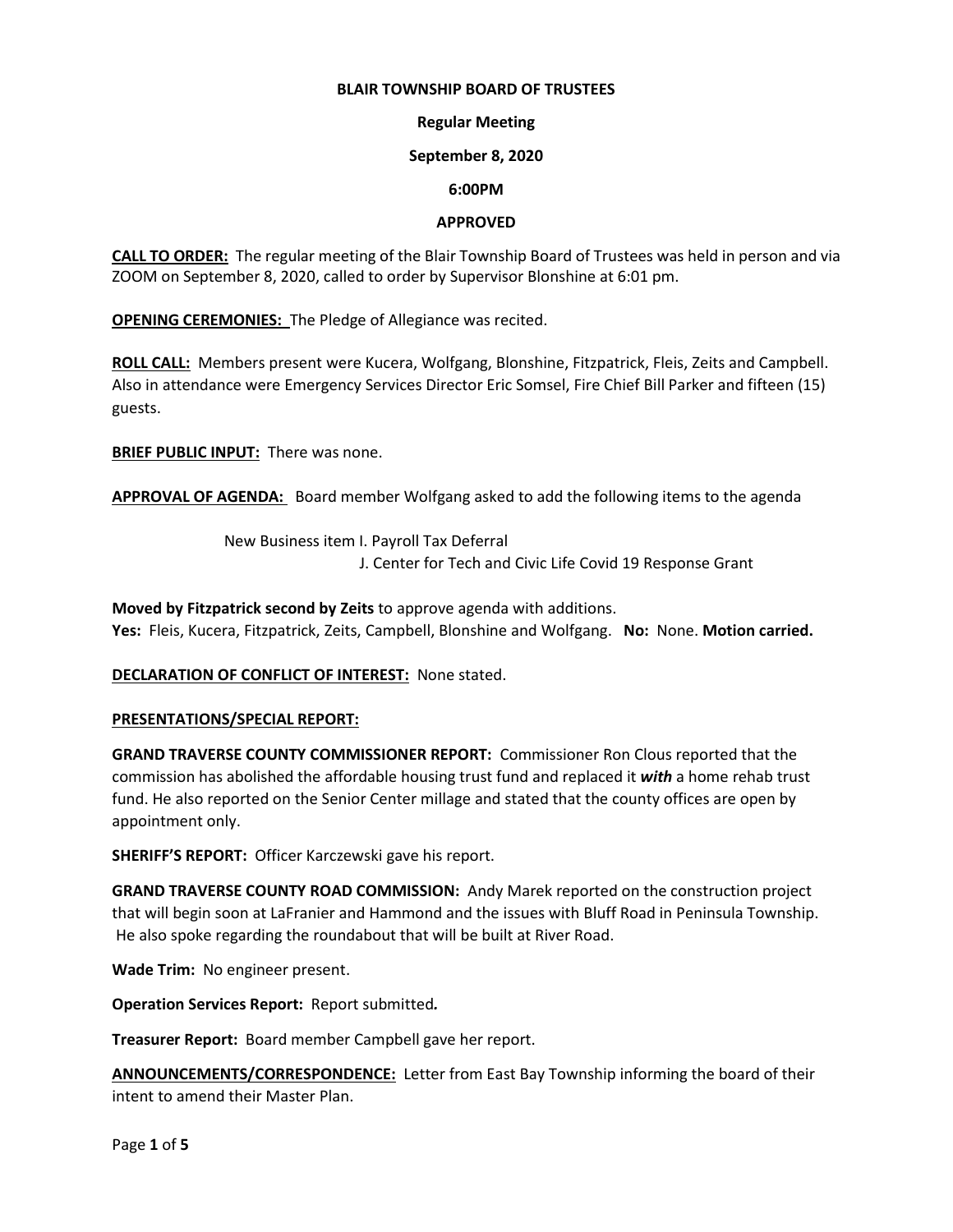Supervisor Blonshine reported that the first reimbursement from the state on the PFAS grant has been received. She stated that she should find out this week if the Township will receive the CARES Act grant money for hazard pay for Emergency Services employees.

Board member Campbell stated that a \$7,500.00 grant which is another part of the CARES Act was received. This money replaced the CVT Revenue Sharing that the Township receives but it restricted to COVID related expenses.

Supervisor Blonshine reminded everyone to read the Operation Services report which includes issues at the Iron Removal Plant, again.

# **CONSENT CALENDAR:**

| <b>FUND</b>         | <b>CHECK NUMBERS</b> | <b>TOTALS</b>          | <b>REPORTS</b>                   |
|---------------------|----------------------|------------------------|----------------------------------|
| Pooled Operating    | #4171-4257           | \$122,642.63           | <b>Emergency Services Report</b> |
| Trust & Agency Fund | #1058                | 100.00<br><sup>S</sup> | Water Dept. Report               |
| Tax Account         | #6586-6592           | \$209,876.35           | <b>Minutes Regular Meeting</b>   |
| Payroll Check       | #1575-1584           | \$20,929.91            | August 11, 2020                  |
| Direct Deposits/EFT |                      | \$95,569.74            |                                  |

Supervisor Blonshine wanted the minutes to reflect the following answer given by Andy Marek when she asked what benefit it was to GTCRC to take over a state road. His answer was "the commission will receive a substantial increase in revenue from the state on a road that they are already maintaining".

**Moved by Fitzpatrick second by Zeits** to approve the consent calendar with corrections to August 11, 2020 minutes. **Yes:** Wolfgang, Fleis, Fitzpatrick, Blonshine, Campbell, Kucera and Zeits. **No:** None. **Motion carried.**

# **UNFINISHED BUSINESS:**

# **A. Update on Tax Foreclosure Auction – Luanne Lane Property**

 Supervisor Blonshine and Board member Campbell explained that they have been in contact with the county treasurer, who has consulted with the county's legal counsel, and they recommend because of pending legislation, that the Township let this property go to auction. The county treasurer will take out a surety bond so that if the property does sell the "dangerous building" will be demolished and the property cleaned up. If the property does not sell, the Township may have the opportunity to purchase it at a second auction.

 **Moved by Blonshine second by Fitzpatrick** to take the advice of the county treasurer and county legal counsel and hold off on the purchase of the Luann*e* Lane tax foreclosed property. **Yes:** Fleis, Kucera, Wolfgang, Blonshine, Zeits, Fitzpatrick and Campbell. **No:** None. **Motion carried.**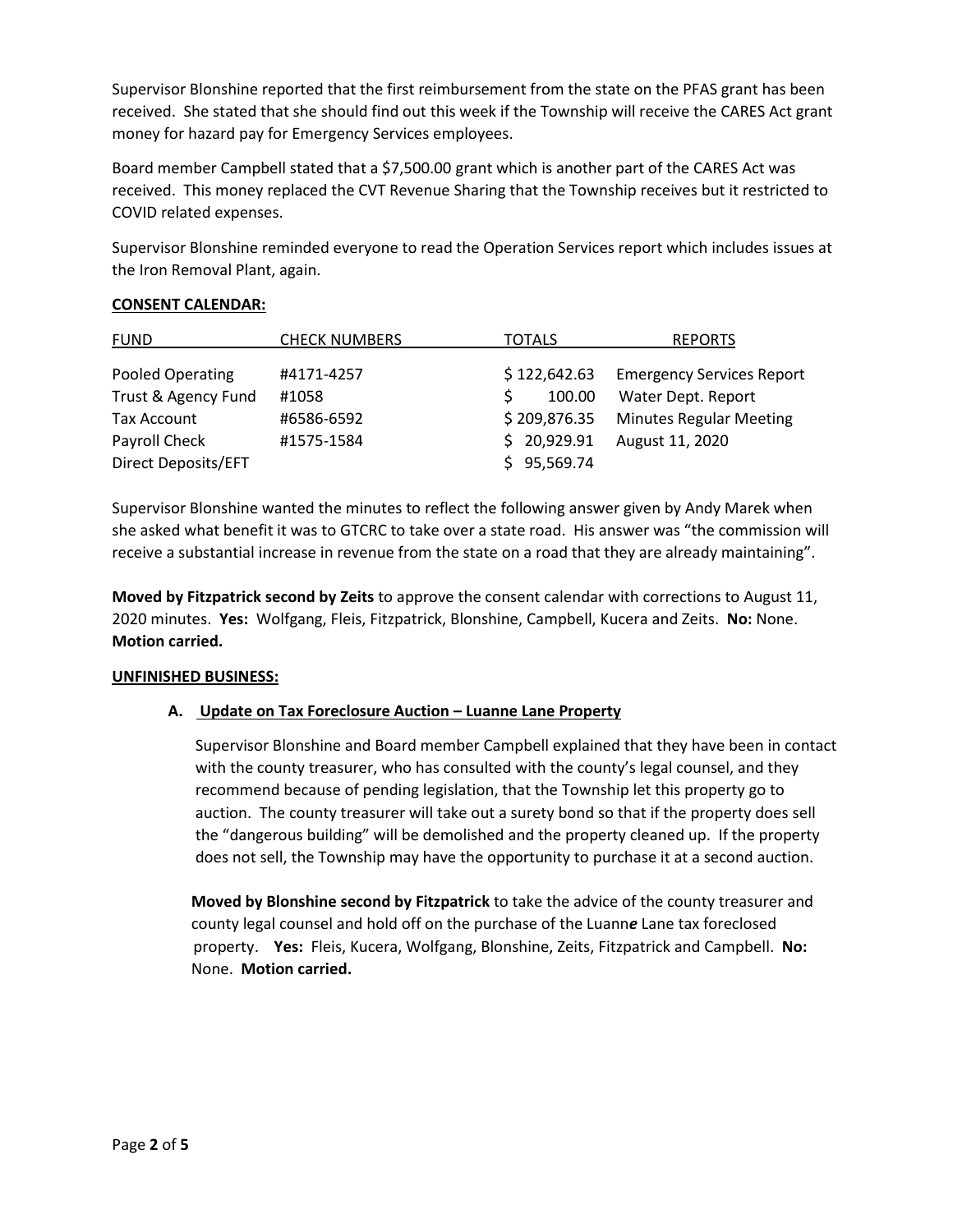#### **NEW BUSINESS:**

### **A. Ceremony for Newly Elected Fire Captain**

Emergency Services Director Somsel spoke regarding the interview committee and the candidates for this position. Chief Parker made the announcement that Dan Kreft was chosen for the position and introduced Dan's former Fire Chief Rick Royston who spoke in praise of Dan's ability and work ethic. Dan was then sworn in by the Clerk and his wife Rochelle and daughter Gabriella pinned on his bugles with some help from EMS Coordinator Grant Johnson.

#### **B. Jason Torrey – 911 Surcharge Increase on November Ballot**

Grand Traverse County Central Dispatch Director Jason Torrey spoke regarding the millage request that will be on the November ballot.

#### **C. Hiring GIS for Station Study**

Emergency Services Director Somsel reported that he has gathered some information on this subject but still needs more. He presented a proposal from a firm that could assist with this for approximately \$25,000.00. He is recommending we hire Cassie Przybylski as an independent contractor. Cassie has a Professional Certificate in GIS from MSU, and has the software available to obtain the needed information.

 **Moved by Wolfgang second by Blonshine** to hire Cassie Przybylski as an independent contractor at \$20.00 per hour, up to \$2000.00, to obtain the information needed for this station study. **Yes:** Blonshine, Kucera, Wolfgang, Fleis, Zeits, Fitzpatrick and Campbell. **No:** None. **Motion Carried.** 

#### **D. Reporting Software Agreement**

 Emergency Services Director Somsel presented quotes from two different companies. He explained that the new software will replace both EMS Charts and Firehouse.

**Moved by Wolfgang second by Fleis** to approve the purchase of ImageTrend Reporting Software for Fire and EMS reporting. **Yes:** Fitzpatrick, Campbell, Fleis, Kucera, Blonshine, Zeits and Wolfgang. **No:** None. **Motion carried.** 

#### **E. In House Emergency Services Billing**

Emergency Services Director Somsel presented his comparison on cost to hire someone versus staying with Accumend. He also presented his expected benefits of hiring someone to do billing in house.

**Moved by Blonshine second by Fitzpatrick** to approve hiring Kim DeLeon as a part-time employee to perform in house billing for Emergency Services. **Yes:** Zeits, Fleis, Blonshine, Campbell, Wolfgang, Fitzpatrick and Kucera. **No:** None. **Motion carried.**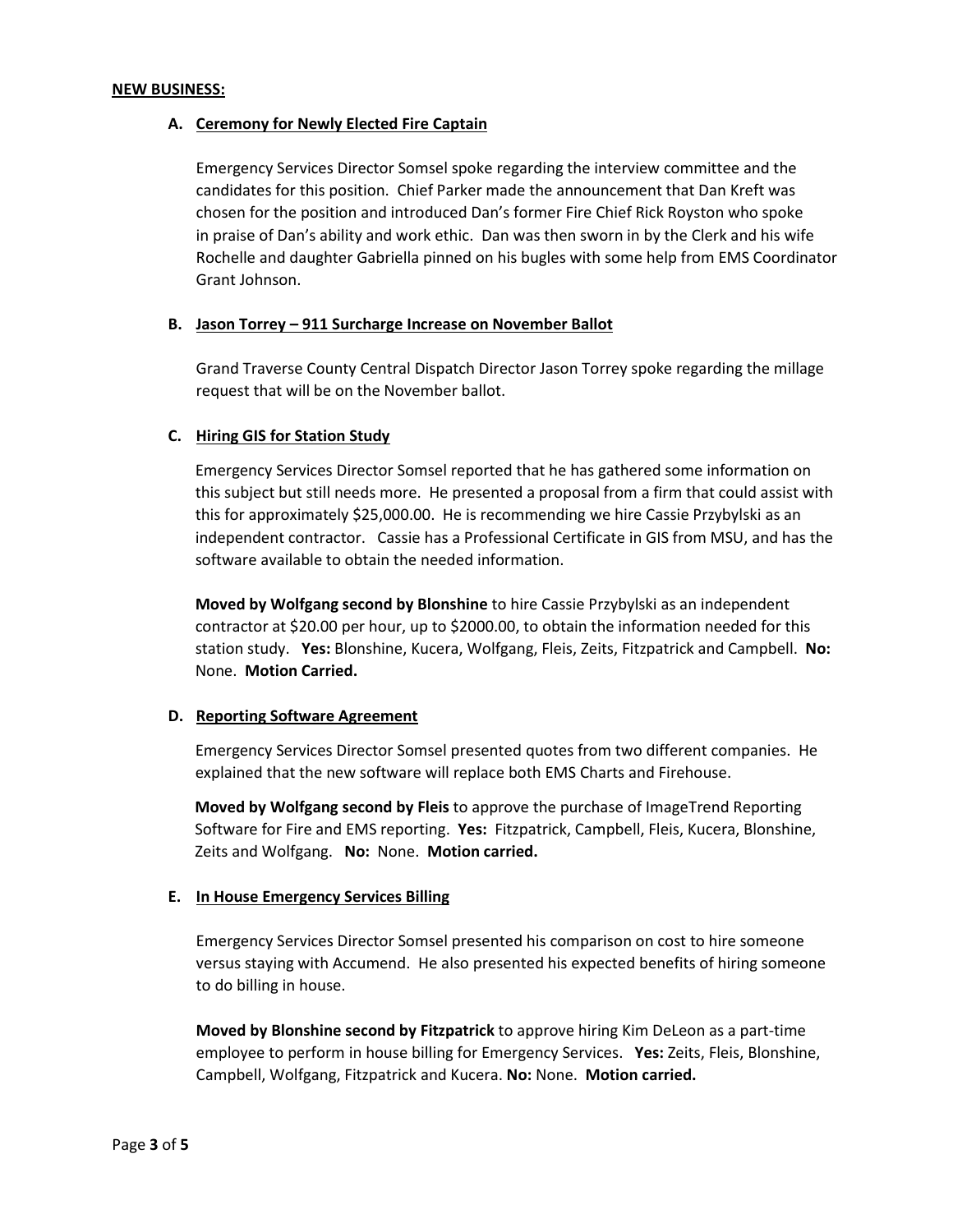# **F. Billing Software Agreement**

Emergency Services Director Somsel presented quotes from the same companies he received quotes from for the reporting software and made his recommendation.

**Moved by Wolfgang second by Fleis** to approve the purchase of ImageTrend billing software for Emergency Services billing. **Yes:** Fleis, Zeits, Wolfgang, Blonshine, Kucera, Campbell and Fitzpatrick**. No:** None. **Motion carried.**

### **G. Discussion Regarding State Required "Designated Assessor"**

 Supervisor Blonshine stated that the county has not taken action on this yet, so it will be on next month's agenda again.

### **H. Township Credit Cards**

Board member Wolfgang stated that she has had Eric Darling removed as an authorized user and added Cindy Wicksall, deputy clerk as a contact for billing questions. The credit union would like to issue additional cards to us for the treasurer, clerk and deputy clerk. Board member Wolfgang feels this is unnecessary, as we have to two cards with just the Township's name on them, that any employee can use.

**Moved by Wolfgang second by Kucera** to stay with just the credit cards we currently have, Nicole Blonshine, Bill Parker, Eric Somsel and the two in just the Township's name. **Yes:**  Fitzpatrick, Wolfgang, Zeits, Campbell, Kucera, Blonshine and Fleis**. No:** None. **Motion carried.**

# **I. Payroll Tax Deferral**

Board member Wolfgang referred to the president's August 8 memorandum directing the Treasury Department to defer the payment of the employee portion on Social Security Tax. This deferral is voluntary and the decision to defer is up to the employer. There are still unanswered questions about this deferral and board member Wolfgang said it could become a bookkeeping nightmare.

**Moved by Blonshine second by Fleis** to not participate in the payroll tax deferral. **Yes:** Kucera, Blonshine, Zeits, Wolfgang, Fleis, Fitzpatrick and Campbell. **No:** None. Motion carried.

### **J.** Center for Tech and Civic Life Covid 19 Response Grant

 Board member Wolfgang reported that the Center for Tech and Civic Life is offering grant money to local election jurisdictions to help ensure that they have the resources needed to safely serve every voter in 2020. She stated that she needs the board's authorization to apply for this grant.